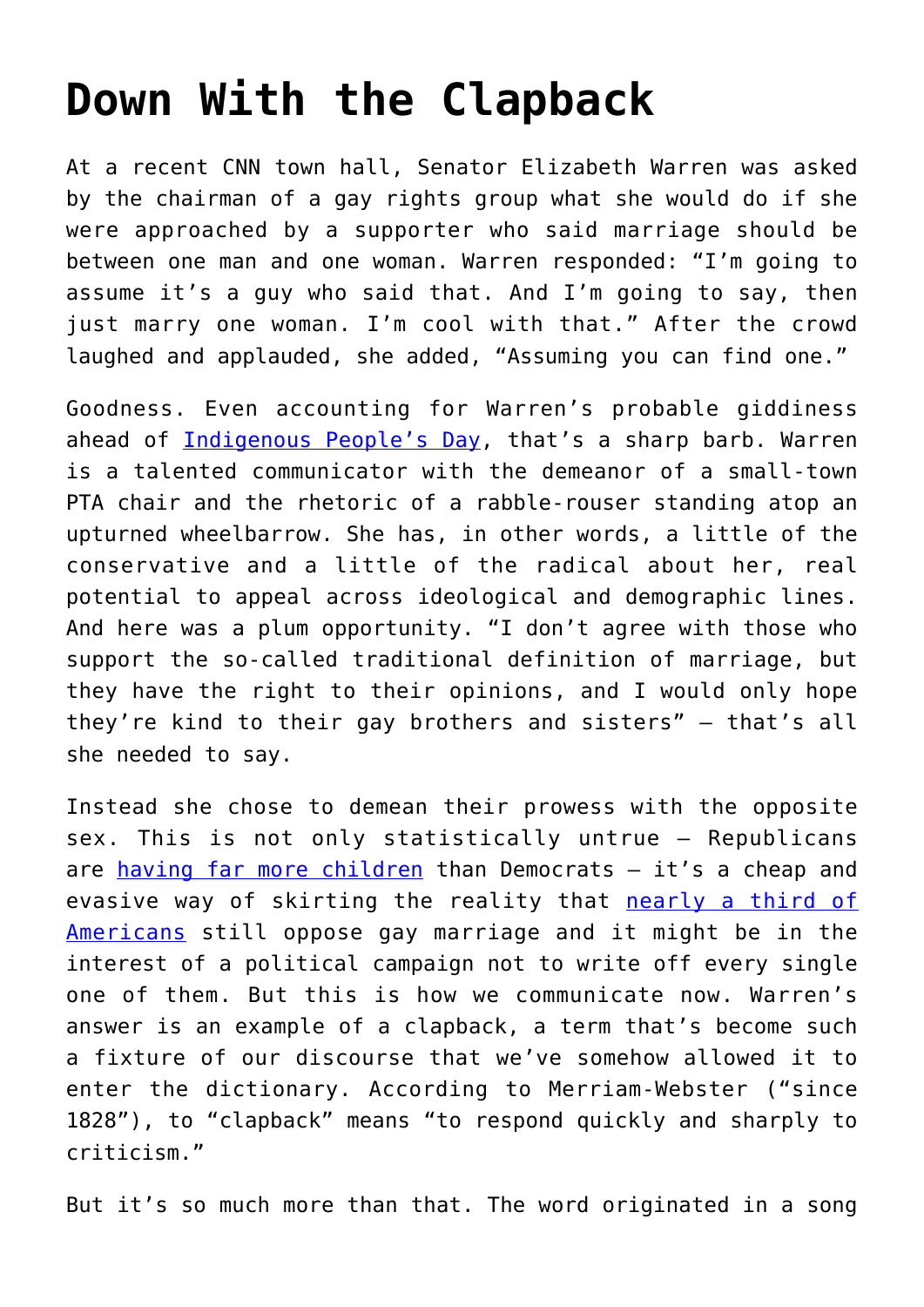by that latter-day Samuel Johnson, Ja Rule, where its definition was something more along the lines of "to murder someone with a handgun." The Internet, in its cloying need to equate banal verbal putdowns with spectacular acts of violence ("she eviscerated him!"), then culturally appropriated it to mean a scathing diss. Today it's used constantly – clapping back on Twitter is an easy way to elicit GIFs of people applauding, which is how you know you're a good person. BuzzFeed [observes](https://www.buzzfeed.com/aaronedwards/clapback-back-back-back-like-you-dont-care) that clapping back is "a skill that, when employed properly, can banish someone attempting to throw shade back to the Dark Ages," which is where our discourse is headed, and that it's practiced by such celebrated wits as Amber Rose.

Clapbacks tend to be both short (though not pithy) and ad hominem, little hit-and-runs that eschew substance in favor of cheeky personal attacks. That should sound familiar: it's exactly how Twitter operates. Over on everyone's favorite free speech psychomanteum chamber, the character limit makes punchy insults more effective than actual argument. That clapbacks are now being heard off a presidential stage should be evidence enough that real life is aping Twitter rather than the other way around. And sure enough, there was Warren's quip, liked and retweeted and GIFed endlessly by people who probably can't list a single other thing she said during that town hall.

The problem isn't that politicians are suddenly getting sassy with each other: Ronald Reagan's "youth and inexperience" line against Walter Mondale is all anyone remembers from that 1984 debate. And even the gold standard of political argument, Lincoln-Douglas, once saw the former call one of the latter's arguments "as thin as the homeopathic soup that was made by boiling the shadow of a pigeon that had been starved to death." The problem is that we've now confused clapbacks with the meat and potatoes of political discourse. Rather than leave insults and punchy remarks where they belong, nestled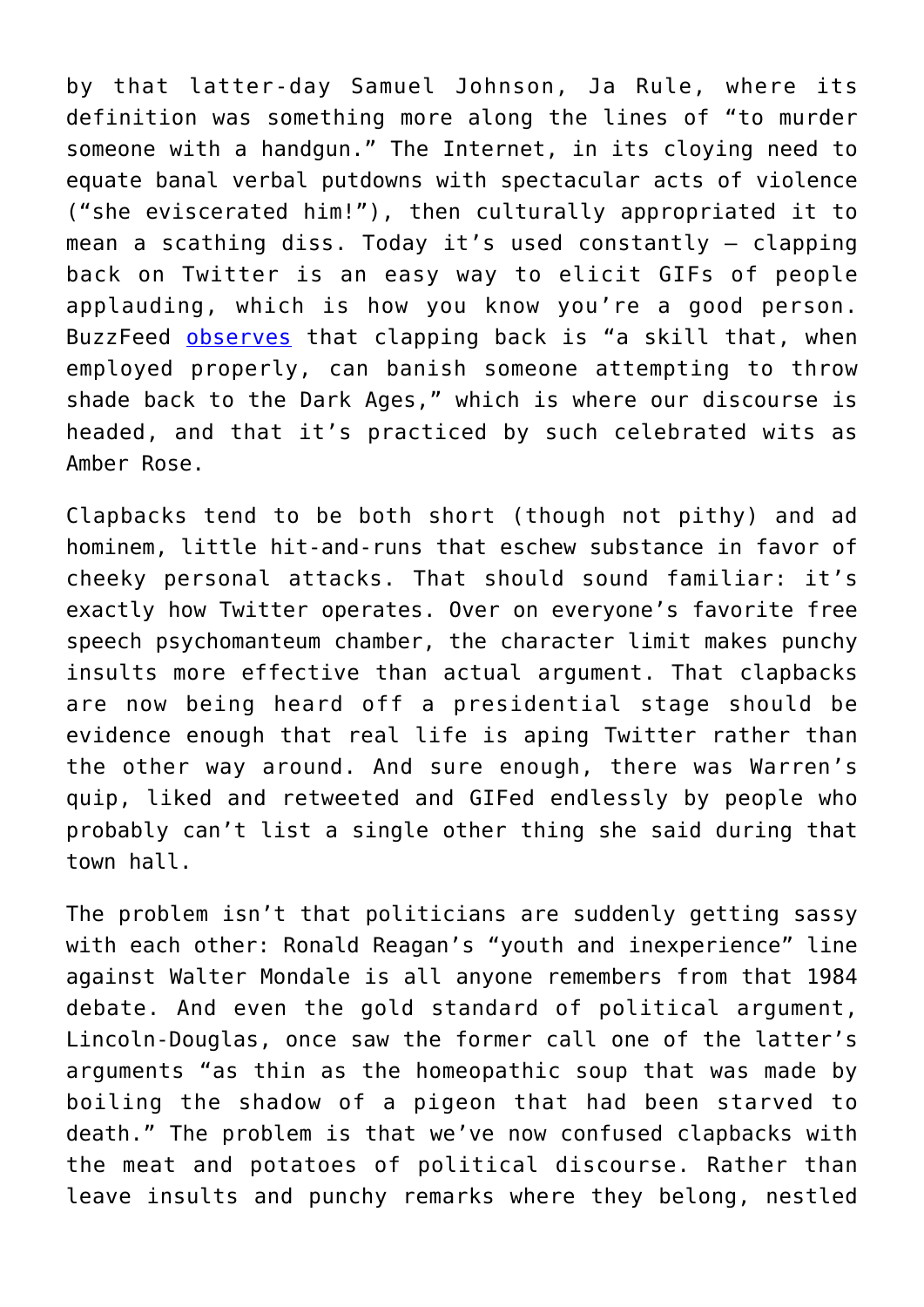within larger arguments, we've seized on them, torn them out of context, and treated them as arguments themselves. Warren's remark is hardly the worst example of this. Many people seem to think Kamala Harris is qualified to command the largest military in the world solely on the basis of her ability to clap back against President Trump.

Why has this happened? Because we're all exhausted. Deluged with endless opinions in this Misinformation Age, we seek shortcuts through it all, and snappy lines that allow us to dismiss opposing points of view without actually engaging them work perfectly. Both sides of our politics are guilty of this – Donald Trump's Twitter vitriol can be viewed as an even less artful form of the clapback – but there's no question the left has the advantage when it comes to clapback culture. This is because it also has the advantage when it comes to the culture in general. Left-wing nostrums are so hegemonic, so taken for granted, that countervailing points can be made to look ridiculous simply by holding them up against the common backdrop. That makes clapping back easy, almost effortless, because so many others begin from the same assumptions that you do.

For a particularly annoying example of this, look no further than Senator Rand Paul's appearance on *The View* last week. Paul went in to defend his new book on socialism, and, Lord knows, the man tried. Instead he found himself trapped in a crossfire of pea shooters, as all five hosts pelted him with sound and fury, signifying nothing. Towards the end of the segment, Paul made the point that Venezuela's Nicolás Maduro was a socialist, which Ana Navarro, one of the ostensible Republicans on the dais, tried to contradict by calling Maduro a "corrupt, murderous thug." When Paul objected, Navarro exclaimed, "Don't do this to me! Don't mansplain!" Oooooh. Get out the burn cream. Navarro's boring remark was then treated by the Internet like Socrates had just bested Thrasymachus: "Rand Paul Goes Down in Flames on *The View*," the Daily Beast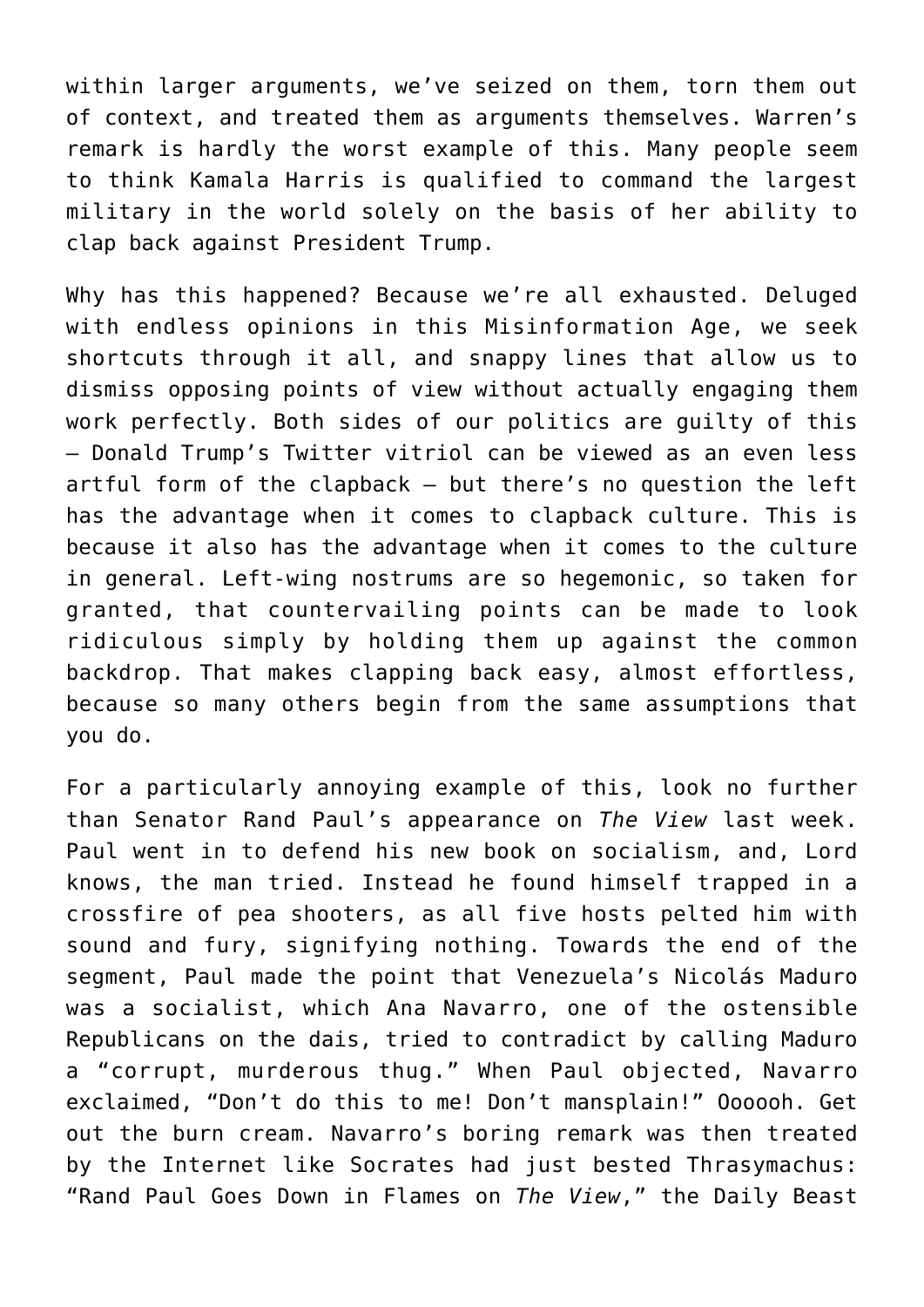proclaimed.

And that's the point: clapbacks don't even have to be clever anymore. All they need to do is invoke the trendy left-wing wisdom of the moment, especially if it can be encapsulated in a single term: "mansplain," "gaslight," "toxic masculinity" – "you mad, bro?" Everything you need is there, except, of course, a point. Call it the *Daily Show* method of discourse, and indeed, when it comes to clapback culture, Jon Stewart may be a more primordial forbear even than Twitter. Once upon a time, his smackdowns of suspiciously edited Fox News clips were considered entertainment; today his method of grab, sass, and discard is widespread and serves more as cultural enforcement. The purpose of the clapback is to signal that debate ends here, that one needs think no further. Is it possible that Maduro might be *both* a socialist *and* a murderous thug, that one might even enable the other? That doesn't matter. Rand Paul has been "destroyed" and this meeting is adiourned.

Is it any wonder that Joe Rogan has become a minor celebrity? The comedian and YouTube host is a lefty of a sort, but he also prizes probing conversation over brusque dismissals, and on today's Internet, that feels like a novelty. As for Elizabeth Warren, I don't mean to pick on her. She really is one of the deeper Democratic candidates, even if she can't seem to figure out how she's going to pay for any of her proposals. Still, there lingers the problem of that stubborn third of the country that refuses to embrace same-sex marriage. And Senator, not to mansplain, but you never answered the question. How *do* you respond to those who say that the definition of marriage is set and must remain between one man and one woman?

—

*This [article](https://www.theamericanconservative.com/articles/down-with-the-clapback/) was republished with permission from the American Conservative*.